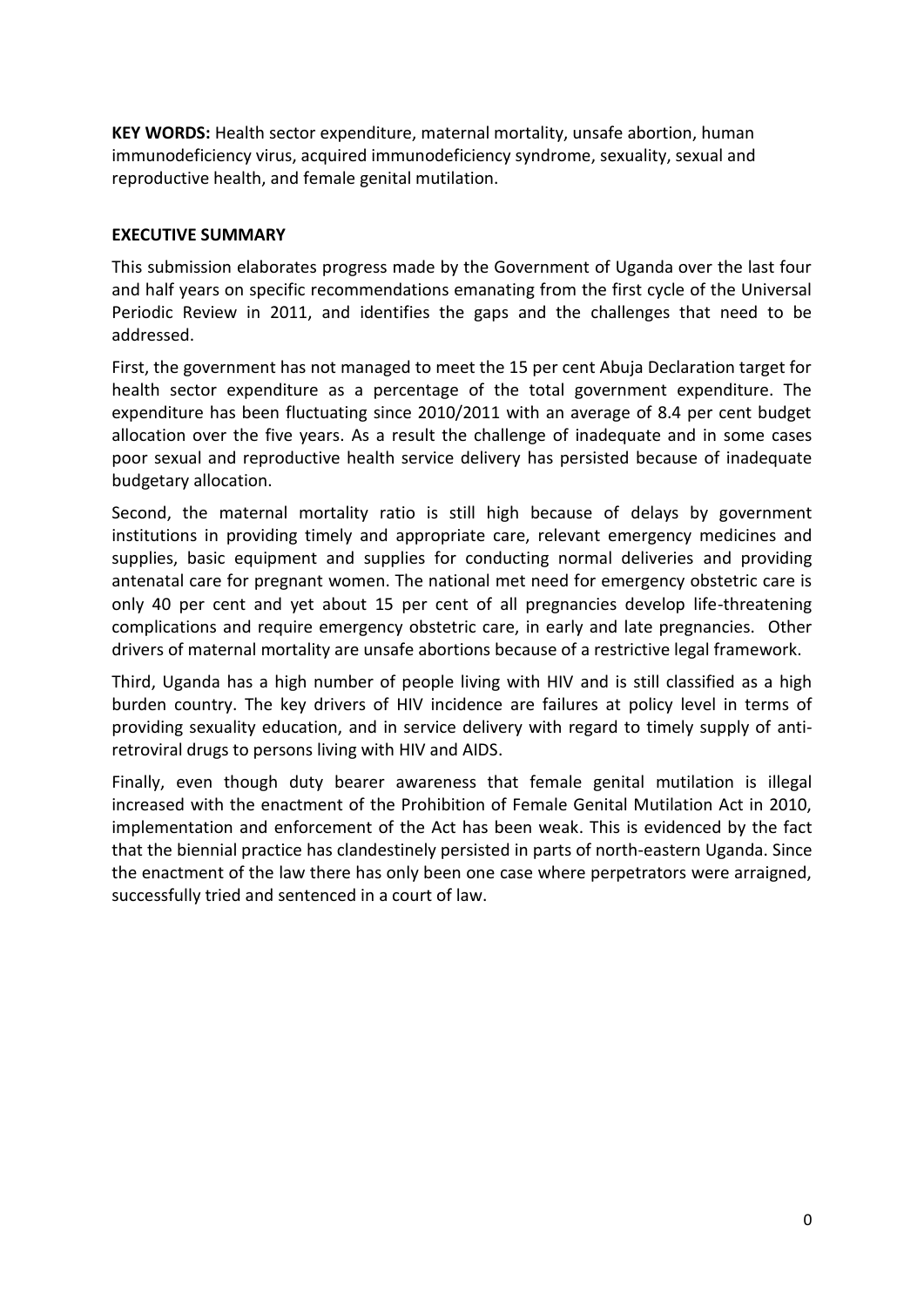## **INTRODUCTION**

1. The Government of Uganda submitted its national report to the  $12<sup>th</sup>$  session of the Universal Periodic Review (UPR) in July 2011, in accordance with Human Rights Council resolution 5/1. This submission elaborates progress made over the last four and half years, in terms of implementation of specific recommendations emanating from the  $1<sup>st</sup>$  Cycle of the UPR in 2011, the gaps and the challenges that need to be addressed in the  $2<sup>nd</sup>$  Cycle beginning 2016.

2. The prioritised recommendations for action by the Government of Uganda on sexual and reproductive health and rights thematically are: a) Health sector expenditure for improved sexual and reproductive health services; b) Maternal mortality and care; c) Prevention, care and treatment of HIV/AIDS, and d) Elimination of harmful traditional practices.

## **A. HEALTH SECTOR EXPENDITURE FOR IMPROVED ACCESS TO SEXUAL AND REPRODUCTIVE HEALTH SERVICES**

# Universal Periodic Review Recommendations: Progress and Gaps in Implementation

3. Uganda received and accepted a recommendation to increase access to sexual and reproductive health services by raising the health budget to 15 per cent, in line with the Abuja Declaration, 2001 in which the African Heads of State pledged to set a target of allocating at least 15 per cent of their respective annual budgets to improve the health sector.<sup>12</sup>

4. Currently the health sector is financed through government revenue and development assistance support under the sector-wide approach and whereas, since 2011 the Government has steadily increased its budget allocation to the health sector, it continues to allocate less than 10 per cent of the national budget to the sector. Government allocation as a percentage of the total national budget has averaged about 8.4 per cent from financial year (FY) 2010/11 to 2013/14.<sup>3</sup> Notwithstanding, in FY 2013/2014 the budget was raised to Uganda Shillings 1,127.4 billion; this was 8.6 per cent of the national budget, while in FY 2014/15 the budget was increased to Uganda Shillings 1,281.130 billion.<sup>4</sup> In FY 2015/2016 the health sector budget was actually reduced to Uganda Shillings 1,220.97 billion, which was a 4.7% drop. Specifically with regard to reproductive health funding the recurrent budget allocated to reproductive health increased from Uganda Shillings 143 million in FY2011/12 to Uganda Shillings 267 million in FY2013/14, making it an 87 per cent increase.

#### **Background**

**.** 

5. The Constitution of Uganda (1995) stipulates that the State shall endeavour to fulfil the fundamental rights of all Ugandans to social justice and economic development by ensuring access to health services, among other rights. The development of the second National

<sup>1</sup> World Health Organisation *The Abuja Declaration: Ten Years On* Available at::

<http://www.who.int/healthsystems/publications/Abuja10.pdf> Accessed: 12 March 2016

<sup>2</sup> UPRWG Report: Paragraph 111.92 page 20 (Recommendation by Belgium) – "Create a health insurance scheme for the poor" However, the recommendation as read during the interactive dialogue "Increase access to sexual and reproductive health services by raising the health budget to 15 per cent in line with the Abuja declaration and by creating a health insurance scheme for the poor"

<sup>3</sup> Ministry of Health Annual Performance Report FY 2013/2014

<sup>4</sup> Health Ministerial Policy Statement 2015/2016 Sector Budget Allocations p. xxiii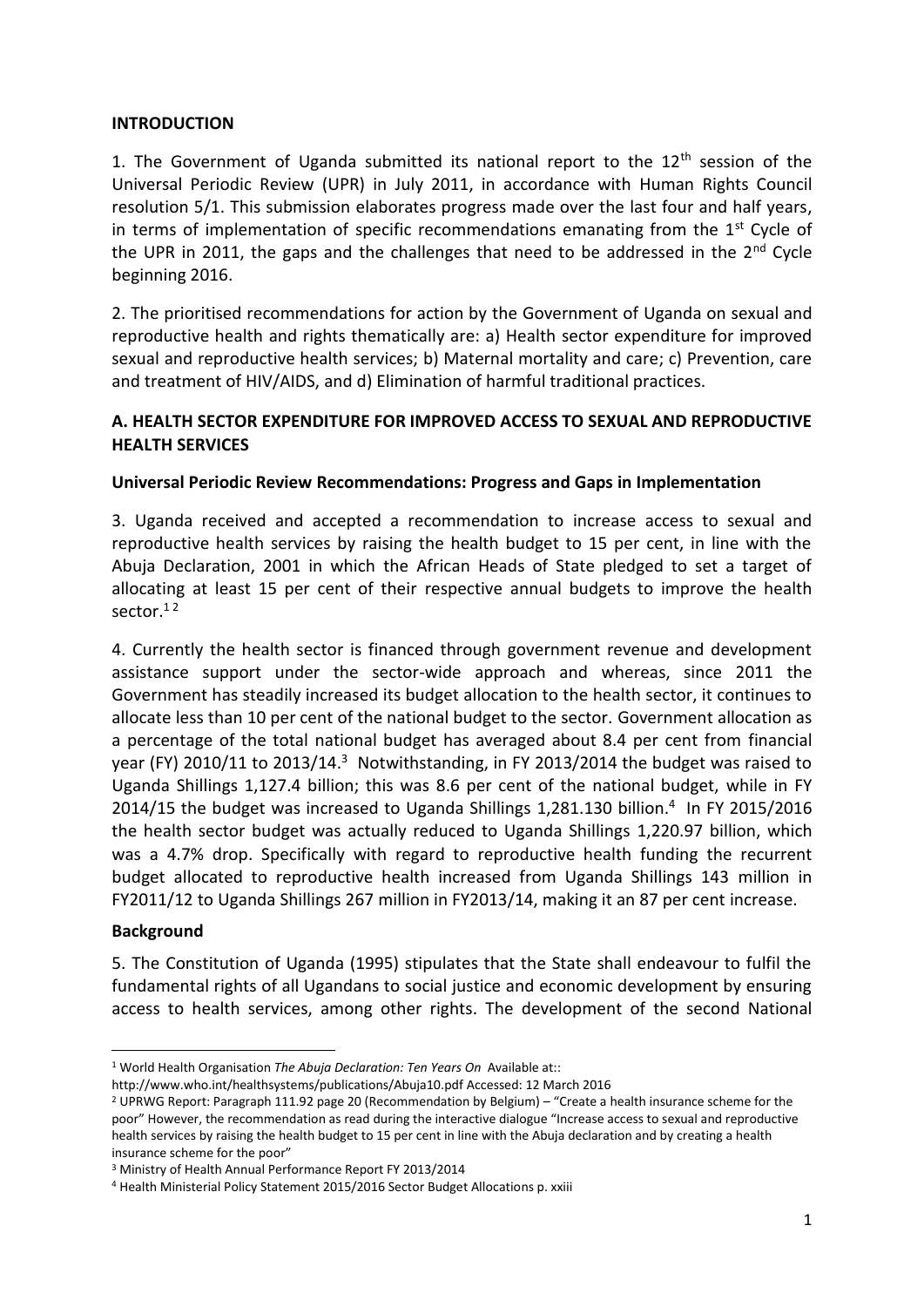Health Policy was informed by the National Development Plan I (2010/11-2014/15), and the 1995 Constitution.<sup>5</sup> The National Development Plan specifically places emphasis on investing in the promotion of people's health and nutrition, which constitute a fundamental human right for all, and on priorities that strengthen health systems. The policy also emphasises the efficient use of available health resources, for example in health infrastructure, human resources, medicines and health supplies and health financing, the effective delivery of the Uganda Minimum Health Care Package, and strengthening public and private partnership for health.

## **Problem Identification**

6. Health services in Uganda are delivered within the decentralization policy and legal framework. The district local governments' plans oversee service delivery within the district and receive the bulk of the funding, which is approximately 50 per cent of the health sector budget from the central government, in form of conditional grants. They also receive considerable off-budget support from development partners as project funds.<sup>6</sup> Whereas the government committed to take all necessary measures to ensure that the needed resources, both financial and human, are made available from all sources, the health sector budget is still well below the 15 per cent target, with much of the funding being off-budget and funded by development partners.

7. Government health expenditure as a percentage of the total government expenditure has been fluctuating since 2010/2011 with an average of 8.4 per cent over the five years. The variation in the percentage expenditure has been on account of increasing total health expenditure but with some sectors like the energy sector and the roads sector getting a relatively bigger share of the increase in budget allocation. For example, the general public administration sector and the roads sector, took the largest share of the recurrent and development expenditure, in FY 2011/2012, accounting for 48.1 per cent and 44.5 per cent respectively. This was followed by defence which took 15.3 per cent of recurrent expenditure.<sup>7</sup> The health sector budget remains largely under-funded by the Government and therefore inequitable. Furthermore, even though health care is a fundamental human right it is not being accessed by everybody irrespective of income.

8. Whereas the minimum recommended per capita health care funding is USD 35 per annum, the per capita health care funding was roughly USD 13.7 under public health financing in FY 2014/15. $8$  The underfunding of the health sector as a whole persists and was one of the reasons why the MDG target on improving maternal health (MDG 5) was not realized by 2015. This has meant that sexual and reproductive health services have failed to result in full enjoyment of sexual and reproductive health and rights in the country, especially by women and girls. Resource mobilization in terms of financing the health sector, and for sexual and reproductive health services as whole, remains a challenge for the Government.

<sup>5</sup> The Committee on Economic, Social and Cultural Rights and the Committee on the Elimination of Discrimination against Women (CEDAW) have both clearly indicated that women's right to health includes their sexual and reproductive health. <sup>6</sup> Ministry of Health Uganda Health System Assessment Report 2011 p. 9 Donors include USAID, DFID, DANIDA, EU, GAVI, Austria, Global Fund, Ireland, Austria, WHO, World Bank, UNICEF.UNFPA and Sweden.

<sup>7</sup> Uganda Bureau of Statistics Statistical Abstract 2014 p.74-75

<sup>8</sup> Ministry of Health Annual Health Sector Performance Report FY 2014/2015 p.18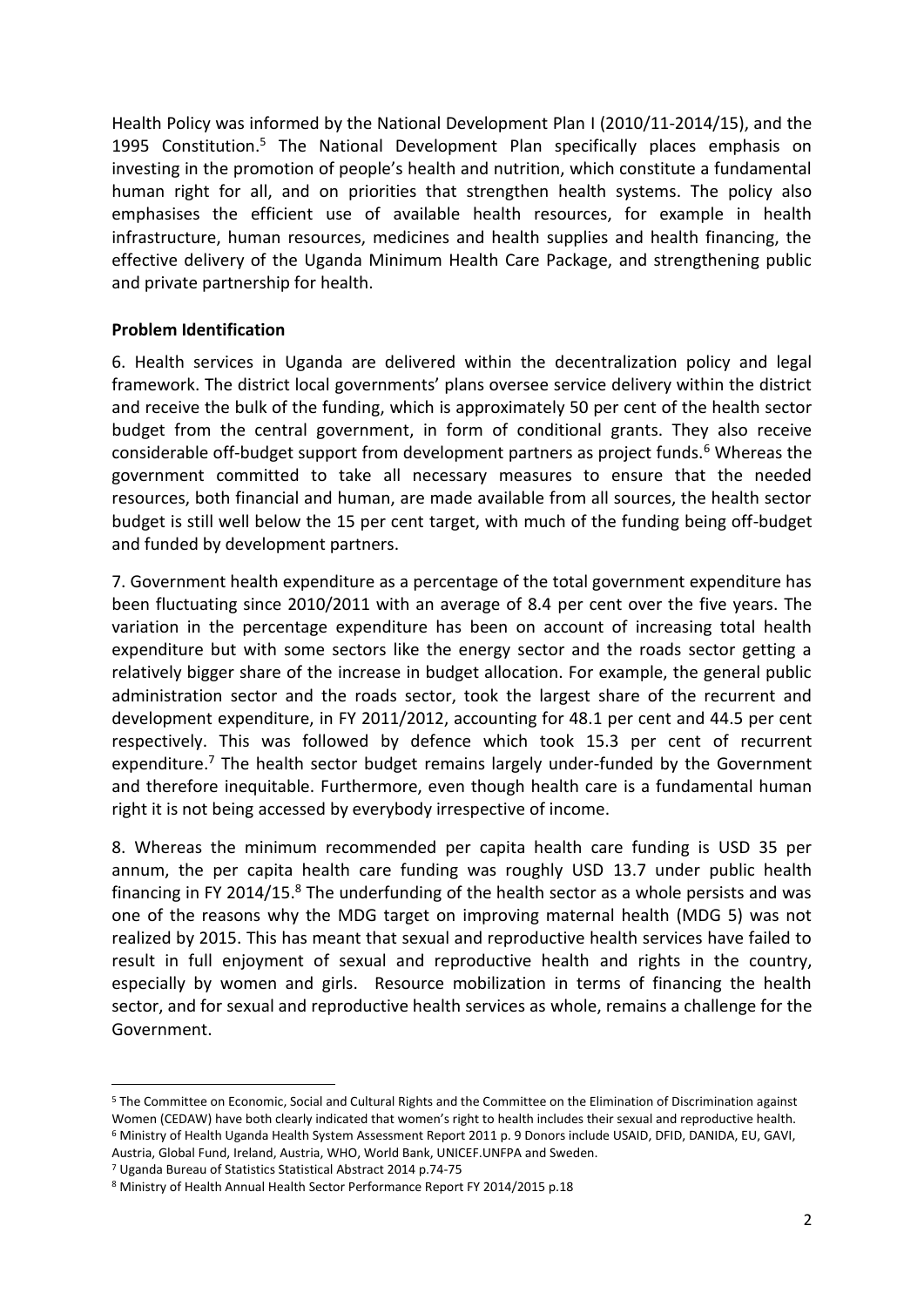9. The problem of inadequate and in some cases poor sexual and reproductive health service delivery because of inadequate funding is national. However, the people most affected are the women and girls in the conflict affected parts of the northern region of Uganda where the human development index at 0.394 continues to remain much lower than the national average of  $0.463<sup>9</sup>$  Whereas Government recovery plans, including the Peace, Recovery and Development Plan (PRDP 1 & II) have tried to address the infrastructural challenges such as construction of Health Centre III and IV in districts most affected by armed conflict, inadequacy and/or absence of human resources and equipment, and lack of requisite skills in the health centers for them to actually become fully functional, remain a challenge.<sup>10</sup> The issues of capacity and staffing are major hindrances to the ability to provide essential services, and many health centers are not functional because of the failure to both attract and retain qualified and motivated staff.<sup>11</sup>

## **Recommendations**

10. The Government should progressively increase the resource envelope for the health sector in its Medium Term Expenditure Framework, and also increase the expenditure ceilings in annual Budget Call Circulars.

11. The Government should mobilise more resources locally to finance the national budget, and specifically the health sector budget by improving tax administration and enhancing tax revenue, including broadening the tax base.<sup>12</sup>

12. The Government should ensure that the Ministry of Health strengthens its management of public finances for increased and better access to sexual and reproductive health services.

# **B. MATERNAL MORTALITY AND CARE**

#### **Universal Periodic Review Recommendations: Progress and Gaps in Implementation**

13. The selected recommendations were: (i) improve health indicators, and particularly decrease maternal mortality rates (MMR), which remained short of the 2015 Millennium Development Goals (MDG) target, and (ii) consolidate on-going actions to reduce maternal mortality. Both recommendations were accepted.<sup>13</sup> In 2011 the MMR stood at 438/100,000 live births.<sup>14</sup> This was still higher than the MDG target of 131/100,000 live births.<sup>15</sup> However, the World Health Organisation (WHO) figures put the MMR estimation at 343/100,000 live births in 2015,<sup>16</sup> while the National Development Plan II (2015/16-2019/20) puts the figure at about 438 per 100,000 live births.<sup>17</sup> Nonetheless, the Government maintains that there is

<sup>9</sup> UNDP Uganda Human Development Report 2015 *Unlocking the Development Potential of Northern Uganda* p. 26

<sup>10</sup> UNDP <sup>10</sup> Uganda Human Development Report 2015 p. 52

<sup>11</sup> *Ibid* p. 54

<sup>12</sup> Addis Ababa Action Plan 2015 II Action Areas, A. Domestic Public Resources (20) p.5

<sup>13</sup> UPRWG Report: Paragraph 111.91 & 111.90 page 20

<sup>14</sup> Uganda Demographic and Health Survey 2011

<sup>15</sup> MDG Country Assessment Report, 2013

<sup>&</sup>lt;sup>16</sup> WHO, UNICEF, UNFPA, World Bank Group, and United Nations Population Division Maternal Mortality Estimation Inter-Agency Group Maternal mortality in 1990-2015

<sup>17</sup> National Development Plan II (2014/2015 – 2019/2020) p. xxiii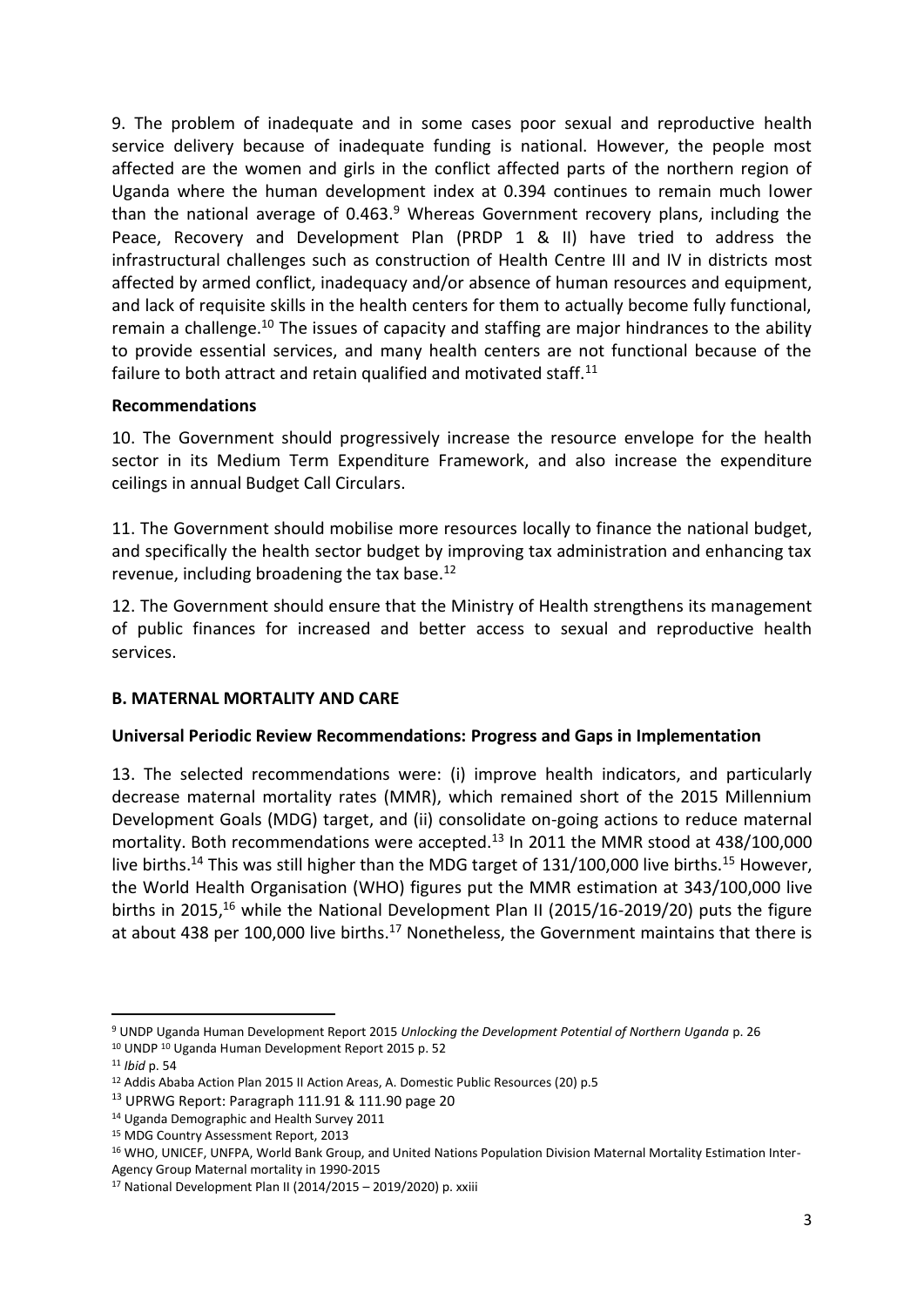a general decline in average annual 'health facility based' maternal deaths from 194/100,000 live births in 2010/11 to 146/100,000 live births in 2013/14.<sup>18</sup>

14. A major challenge and gap in sexual and reproductive health care service provision is the functionality of hospitals and health centres with regard to equipment and supplies. The Government's response to the challenge of inadequate equipment and supplies for maternal health care has been the *Uganda Health Systems Strengthening Programme*  (Project 1123) which commenced implementation in May 2010 and ended July 2015. It was aimed at reducing maternal mortality and was set to enhance physical functionality of health facilities by renovating health infrastructure and providing medical equipment, among other objectives including strengthening provision of reproductive health services to reduce maternal and pre-natal death through provision of emergency obstetric care and new-born care equipment. Two regional referral hospitals, 17 general hospitals and 27 Health Centre IV benefitted from the project.<sup>19</sup>

15. Other strategies and actions to reduce the MMR included advocacy and the institution of mandatory maternal death notification and reviews by all health facilities. The Ministry of Health and its partners are also training health workers, particularly midwives, distributing delivery kits called 'Mama Kits,' and supporting voluntary family planning services, and providing sexuality education.<sup>20</sup>

# **Background**

16. The Constitution recognizes the need to protect the maternal functions of women, including reproduction. Article 33(3) states, "The State shall protect women and their rights, taking into account their unique status and natural maternal functions in society." This provision recognizes that women have rights that arise from their maternal functions thereby implicitly placing obligations upon the State to protect the sexual and reproductive health and rights of women. Under the Penal Code Act (Cap 120) as amended through the Penal Code (Amendment) Act 2007, Sections 141-143 and 212 and Cap 224, where abortion is only permitted in cases of saving the life of a woman, and preserving physical health and mental health and is regulated by the Standards and Guidelines for the Reduction of Maternal Mortality and Morbidity due to unsafe abortion, launched in 2015.

17. The National Health Policy has set maternal and reproductive health care as one of the priority areas. Reduction of maternal morbidity and mortality are key outcomes expected, while safe motherhood is among the key elements of the Minimum Health Care Package. The National Population Policy Action Plan (2011-2015) seeks to improve availability and accessibility to comprehensive sexual and reproductive health services at all levels.<sup>21</sup> The Adolescent Health Policy (2004) seeks to reduce lifetime risk of maternal death in age group 15 to 24 years, first childbirth delayed/reduced, mothers below 20 years delivering in a health facility and increase the proportion of adolescents that are knowledgeable about sexually transmitted infections and AIDS.<sup>22</sup>

<sup>1</sup> <sup>18</sup> Ministry of Health Sector Annual Monitoring Report FY 2013/2014

<sup>19</sup> Ministry of Finance Planning and Economic Development Health Sector Annual Monitoring Report Financial Year 2013/14 October 2014 p.11

<sup>20</sup> Joan Kabayambi *Global Trends in maternal mortality: How does Uganda fare?* Available at:

<http://www.cehurd.org/2014/06/global-trends-in-maternal-mortality-how-does-uganda-fare/>Accessed: 20 January 2016 <sup>21</sup> National Population Policy Action Plan 2011-2015 p.17

<sup>22</sup> Adolescent Health Policy (2004 ) p.15-16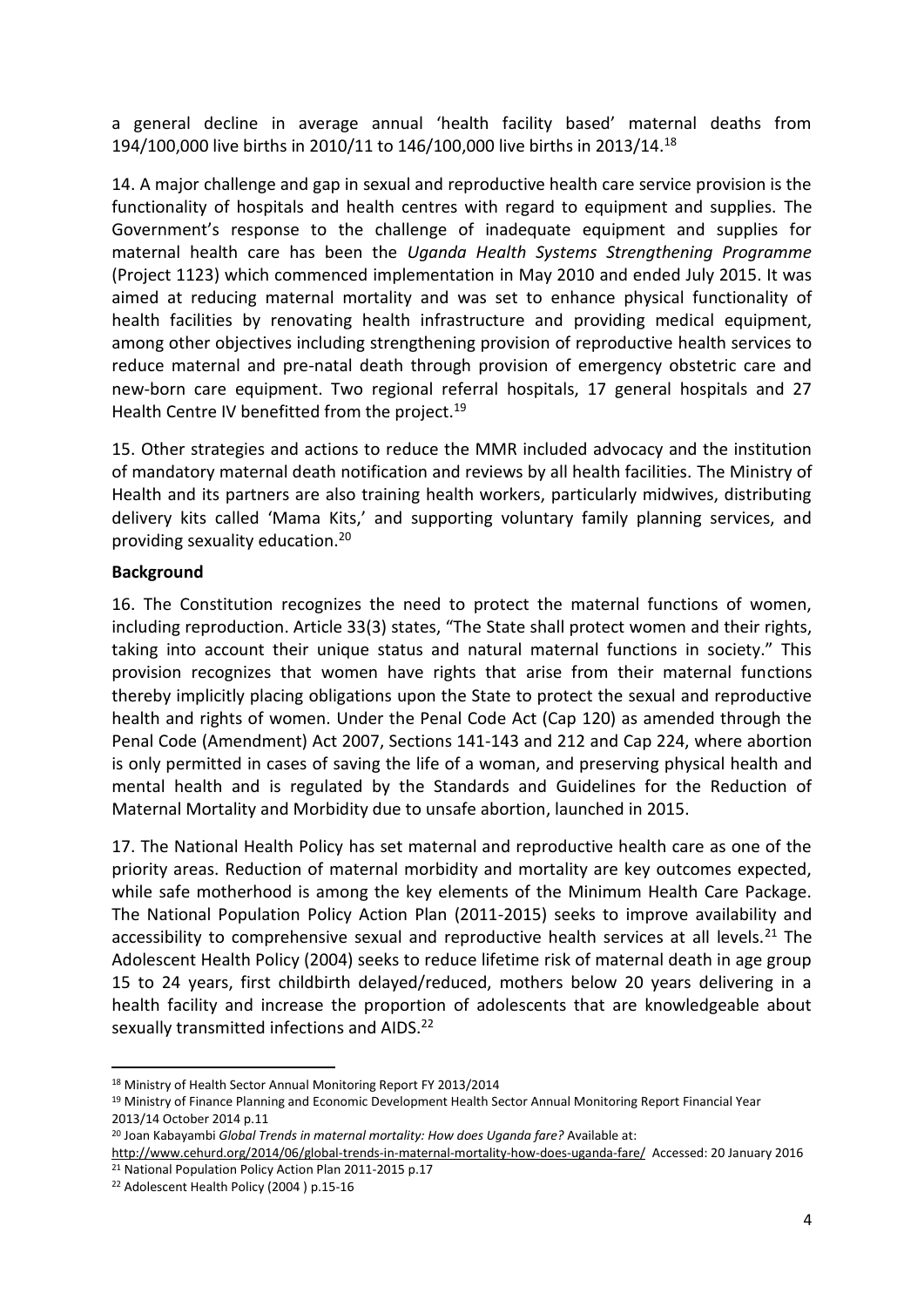#### **Problem Identification**

18. The association of unsafe abortion with high levels of maternal mortality and morbidity is linked to the failure by the State to provide health services, including reproductive services. The proportion of facilities providing appropriate emergency obstetric care is still low and so is access to postnatal care within first week of delivery, which stands at 26 per cent. About 15 per cent of all pregnancies develop life-threatening complications and require emergency obstetric care, in early and late pregnancies. The national met need for emergency obstetric care is only 40 per cent.<sup>23</sup> In addition, the proportion of pregnant women delivering in government and private facilities is still low at 44.4 per cent in 2013/2014 (with a target of 48 per cent for 2015/2016). <sup>24</sup> Furthermore, only 11.7 per cent of women deliver in fully functional comprehensive emergency obstetric care facilities. The main causes of maternal deaths are haemorrhage, sepsis, obstructed labour, unsafe abortion and hypertensive disorders in pregnancy.

19. The main factors responsible for maternal deaths relate to the delay by duty bearers to provide timely and appropriate care; failure by the government medical procurement and distribution agency to supply relevant emergency medicines and other essential supplies including blood at the endpoint of referral and to ensure the supply of basic equipment and supplies for conducting normal deliveries, and essential equipment and supplies for basic antenatal care for pregnant women, and for unsafe abortions. Another factor responsible for maternal deaths is unsafe abortions. According to the Uganda Demographic and Health Survey (2011), 26 percent of the maternal mortality ratio (438 per 100,000 live births), is attributed to unsafe abortions. This is because of a legal framework that only permits abortions where the life of the woman is threatened, or where physical health, or mental health is at stake.

20. The referral mechanism has also faced challenges of poor road networks in some of the 'hard to reach' areas, and insufficient funding for operating and maintenance of ambulances.<sup>25</sup> Only one-third of facilities offering maternal delivery services have basic equipment and supplies for conducting normal deliveries and less than one-quarter of health facilities have all the essential equipment and supplies for basic antenatal care for pregnant women. 26

# **Recommendations**

**.** 

21. Government should allocate more resources for capital expenditure to expand the 'health systems strengthening programme' in order to improve the functionality of the hospitals and health centres and should expand infrastructure coverage and functionality in the 'hard-to-reach' parts of the country.

22. Government should use the resources mobilized to secure essential equipment, drug supplies and trained medical personnel for provision of emergency obstetric care, maternal and new born care services in the hospitals and health centres to reduce the maternal mortality ratio.

<sup>23</sup> Ministry of Health Sector Strategic and Investment Plan, *Promoting People's Health to Enhance Socio-economic Development (*2010/11–2014/15)

<sup>24</sup> Ministerial Policy Statement FY 2015/2016

<sup>25</sup> Ministry of Health Sector Strategic and Investment Plan

<sup>26</sup> World Health Organisation Geneva 2014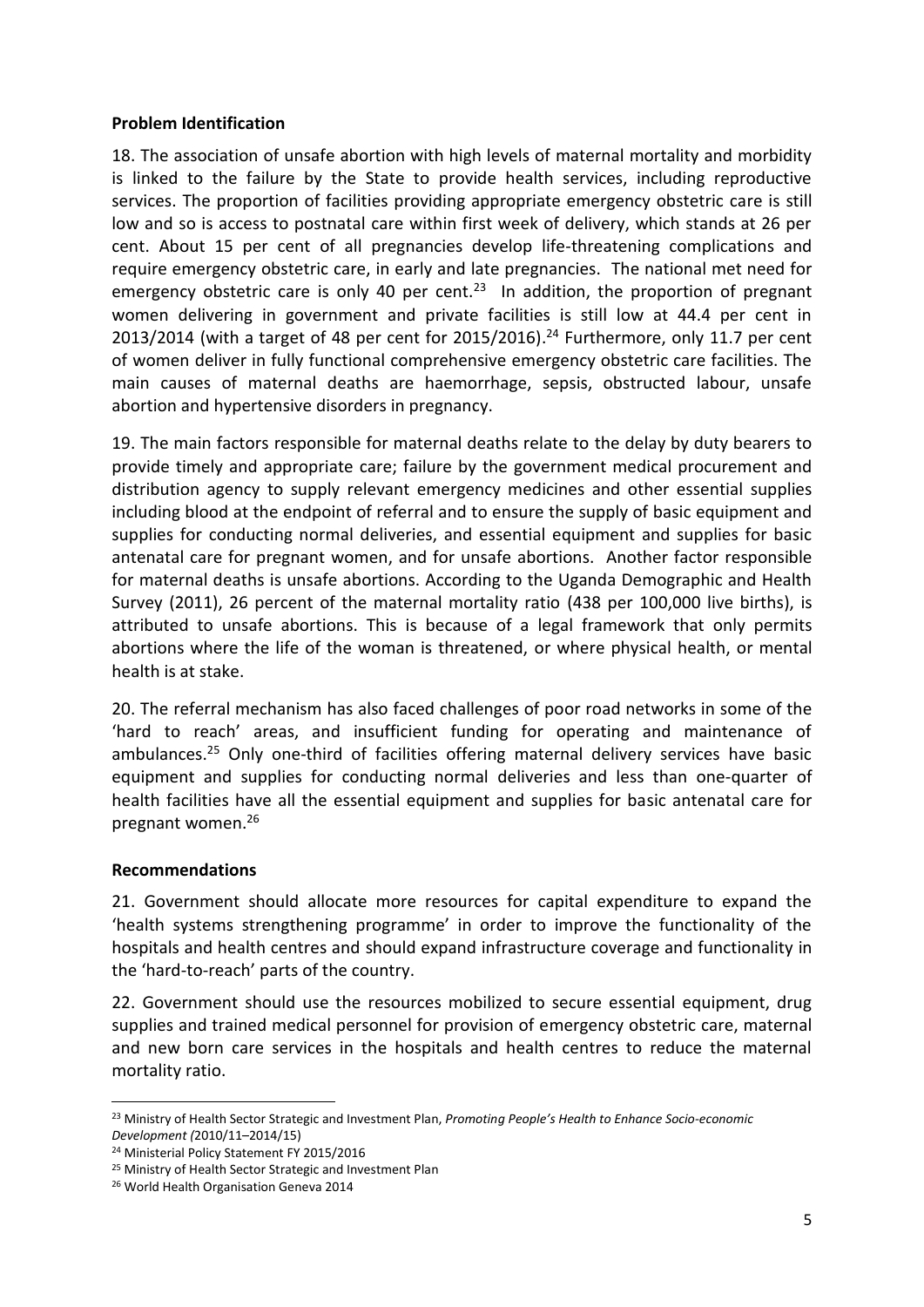23. Government should expand the circumstances under which safe abortion is legal and services sought, to include cases of sexual assault, rape, and incest, as stipulated in the Protocol to the African Charter on Human and Peoples' Rights on the Rights of Women in Africa, Article 14, *Health and Reproductive Rights*, Section 2 c). <sup>27</sup>

## **C. PREVENTION, CARE AND TREATMENT OF HIV/AIDS**

#### **Universal Periodic Review Recommendations: Progress and Gaps in Implementation**

24. Another UPR recommendation was for the Government to continue to work with the WHO and other relevant international agencies to further reduce the prevalence rate of HIV/AIDS and enhance access to quality health services for its people.<sup>28</sup> The Government accepted the recommendation and has since strengthened its partnership with development partners including several UN agencies to reduce the prevalence rate and to enhance access to quality health services. The Government has continued working with development partners who established the AIDS Development Partners Group (ADPG), a working group that includes WHO, the World Bank and other bi-lateral agencies.<sup>29</sup> The aim of the ADPG is to work for a more effective harmonisation and coordination of development efforts against the spread of HIV/AIDS aligned with government priorities and plans. Financial and technical support was mobilized to contribute to the reduction of new HIV infections, as well as provision of care and treatment and social support for those affected by HIV/AIDS.<sup>30</sup>

25. In 2014, in response to the Abuja Declaration, a review of Uganda's national response was undertaken, implementation intensified and resource mobilization initiated.<sup>31</sup> This resulted in increased uptake of HIV prevention, treatment and care services thus facilitating reduction in the number of new HIV infections among adults and children, and in the number of AIDS related deaths. In terms of prevention, a package of combination interventions were implemented in the country resulting in HIV/AIDS counseling and testing being scaled-up with more people accessing services compared to 2013. There has been sustained expansion of the national *Eliminating Mother to Child Transmission Programme* resulting in about 95 per cent of pregnant HIV positive mothers accessing anti-retroviral (ARV) drugs, and a reduction in the number of babies born HIV positive by end of 2014. There has also been intensified condom programming with the endorsement of a comprehensive condom programming strategy and increase in number of condoms distributed from 187 million condoms in 2013 to about 230 million condoms by the end of 2014.<sup>32</sup>

<sup>&</sup>lt;sup>27</sup> Saturday Monitor March 15 2016 "Government drafts new law to okay abortion... in some instances" Available at: [http://www.monitor.co.ug/News/National/Government-drafts-new-law-to-okay-abortion/-/688334/2812390/-/egyrxu/-](http://www.monitor.co.ug/News/National/Government-drafts-new-law-to-okay-abortion/-/688334/2812390/-/egyrxu/-/index.html) [/index.html](http://www.monitor.co.ug/News/National/Government-drafts-new-law-to-okay-abortion/-/688334/2812390/-/egyrxu/-/index.html) Accessed: 12 March 2016

<sup>28</sup> UPRWG Report: Paragraph 111.88 page 20

<sup>&</sup>lt;sup>29</sup> The European Union, the Department for International Development (DFID), the Danish Agency for Development Assistance (DANIDA), the Swedish Development Cooperation Agency (SIDA), Irish Aid, USAID, and the Italian, Dutch, German, French and Japanese governments.

<sup>30</sup> The Uganda HIV/AIDs Country Progress Report, 2014

<sup>31</sup> Abuja Declaration on HIV/AIDS, tuberculosis and other related infectious diseases. April 2001

<sup>32</sup> Uganda HIV/AIDS Country Progress Report 2014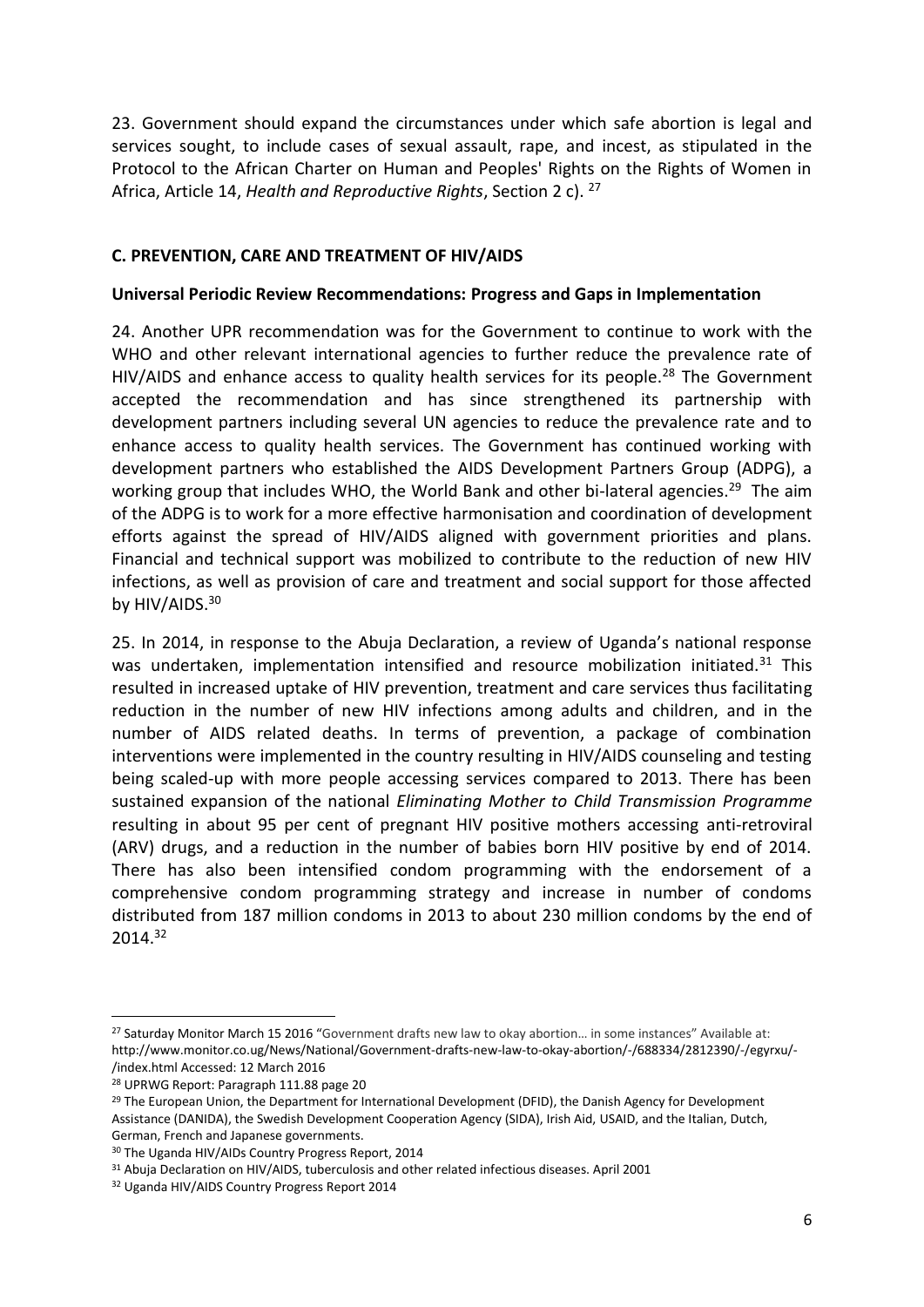## **Background**

26. Uganda has a National AIDS Policy and HIV Counselling and Testing Policy that directly respond to the impact created by HIV/AIDS. The country also adopted the Anti-Retroviral Therapy (ART) Guidelines in 2013 for increased access to ART services and HIV prevention. The HIV/AIDS Prevention and Control Bill was also enacted in 2014 and provides for penalties and sanctions for discrimination on the grounds of one's HIV status, in all spheres of life, and legislates access to health care services, with health institutions whether public or private being responsible for assisting persons who acquire HIV to access treatment. Under the Act the State is also obliged to devise measures to ensure the right of access to equitable distribution of health facilities, goods and services including essential medicines in a non-discriminatory manner, and provide treatment to all persons in a non-discriminatory manner.

# **Problem Identification**

27. Uganda is still classified as a high burden country with high number of the population living with HIV, which has continued to increase. The national projections indicate an increasing number of people living with HIV; 1.4 million in 2011 to 1.6 million in 2013, and with a drop to 1.5 million in 2014 and high number of orphans due to AIDS related deaths totalling about 1 million. 33 AIDS related deaths have increased the care burden of women and girls, but especially older persons who also end up taking care of orphans.

28. The key drivers of HIV incidence rate are failures of policy and service delivery. <sup>34</sup> The absence of a comprehensive sexuality education policy framework and curriculum that goes beyond abstinence and includes content on safer sex practices contributes to the higher HIV prevalence rate among not only adolescents, but also sex workers, men having sex with men and other marginalised groups. HIV prevalence is highest for women in parts of northern Uganda, because of the insurgency.<sup>35</sup> In terms of failures in service delivery in 2014 the media reported ARV stock-out in certain districts which the Government attributed to distribution challenges by National Medical Stores.<sup>36</sup> Furthermore, female condoms are not subsidized by Government and are therefore inaccessible to a majority of women because of the high cost.

29. Whereas ART services are offered country-wide in both public and private facilities and regional implementing partners are assigned to cover specific regions under the health systems strengthening programme, most of the services are largely supported by bi-lateral development partners. For example, the United States Government offers support through the Presidential Emergency Fund for AIDS Relief (PEPFAR), with the Global Fund providing substantial funding (and to a smaller extent there is domestic financing by the Government.)<sup>37</sup>

<sup>33</sup> Uganda AIDS Commission *The HIV and AIDS Country Status Report* 2014 p. viii

<sup>34</sup> Ibid p.11

<sup>35</sup>According to the Key Informant Interviews conducted in the PRDP region, the HIV/AIDS prevalence is on the rise.(UNDP Uganda Human Development Report p.52)

<sup>36</sup> Daily Monitor January 2016

<sup>37</sup> Uganda Aids Commission p.26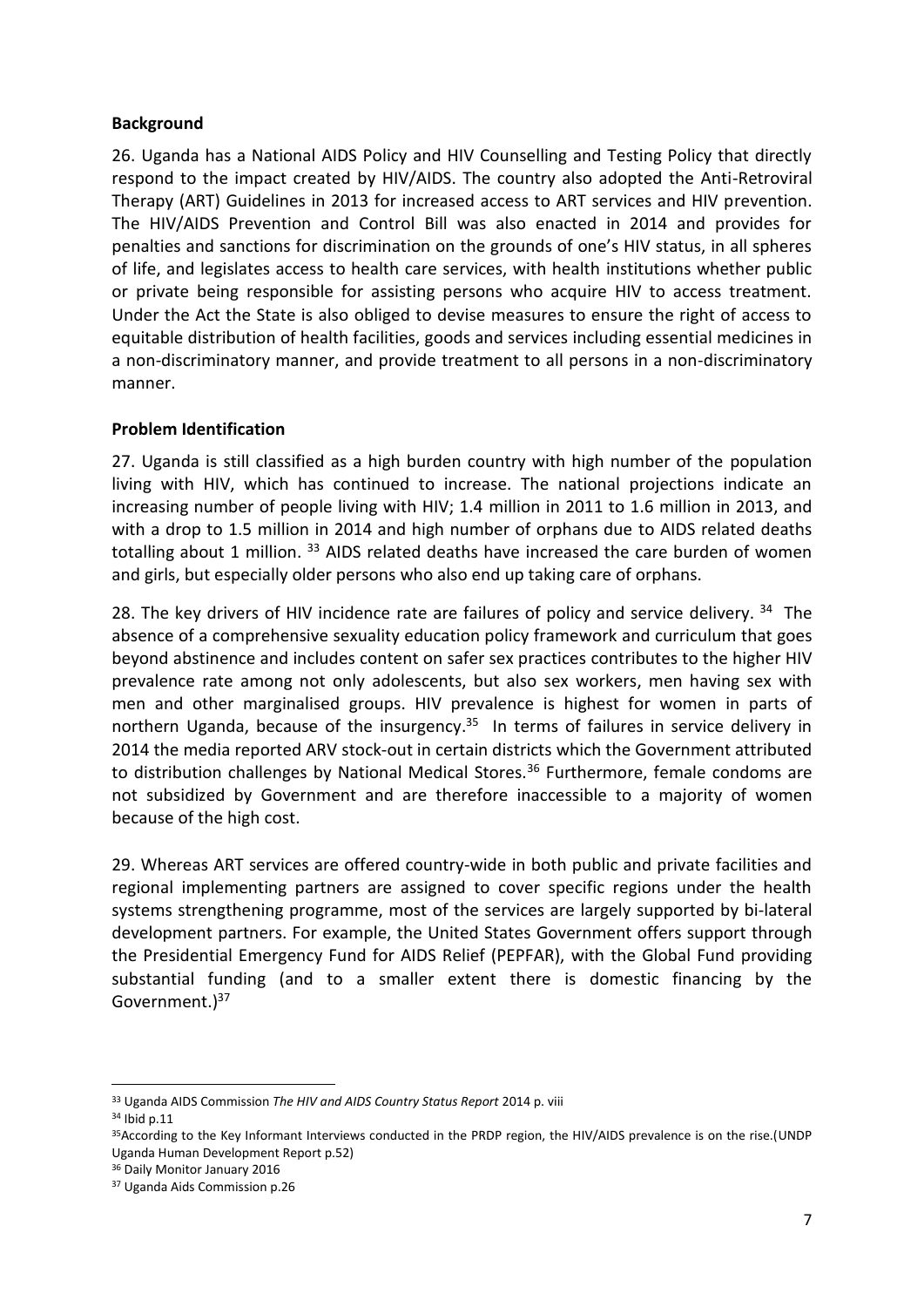## **Recommendations**

30. The Government should work with the AIDS Development Partners Group, where WHO is a member, to accelerate comprehensive social and behavioural change communication, and improved programming and service delivery.

31. The Government should put in place a comprehensive sexuality education policy and strategy targeting schools and communities to enable adolescents and young people to make informed decisions about their sexuality and health.

32. The Government should strengthen the supply chain management capacity of the National Medical Stores to avoid drug stock-outs and to ensure timely supply and distribution of ARV drugs and HIV test-kits to all hospitals and health centers.

## **D. ELIMINATION OF HARMFUL TRADITIONAL PRACTICES**

## **Universal Periodic Review Recommendations: Progress and Gaps in Implementation**

33. One of the recommendations on the elimination of harmful traditional practices was for the Government to ensure the effective implementation of the Prohibition of Female Genital Mutilation Act and the prosecution and punishment of the perpetrators. The Government accepted the recommendation.<sup>38</sup> Whereas the Prohibition of Female Genital Mutilation Bill was enacted in 2010 a lot still remains to be done in terms of implementation and enforcement.

34. Public education, sensitisation and awareness raising interventions on the law targeting duty bearers, with the objective of catalysing implementation, have mainly been undertaken by civil society organisations (CSOs) and women parliamentarians with support from development partners. This is because the Government did not and has not appropriated funds for the implementation of the law. Another challenge is the absence of regulations to inform and guide implementation, inadequate funding for the Justice, Law and Order Sector (JLOS) to deliver on its mandate, understaffing in the Judiciary resulting in case back-log, the limited capacity of Uganda Police Force to deal with female genital mutilation cases, and more importantly the inaccessibility of printed copies of the law at sub-national level to inform and guide implementation by duty bearers in JLOS.<sup>39</sup>

#### **Background**

**.** 

35. Article 33 (6) in the Constitution prohibits laws, cultures, customs or traditions which are against the dignity, welfare or interest of women or which undermine their status.<sup>40</sup> The National Action Plan (NAP) on UN Security Council resolution 1325, 1820 and the Goma Declaration identifies female genital mutilation (FGM) as a form of sexual and gender-based violence that needs to be eliminated in Uganda, and the Prohibition of Female Genital Mutilation Act 2010 was specifically identified for implementation by Government, and with a specific monitoring indicator - *Indicator 7: Number and quality of gender responsive laws* 

<sup>38</sup> UPRWG Report: Paragraph 111.46 p.17

<sup>39</sup> Uganda Women Parliamentarians Association (UWOPA) Mid-Term Review Report 2014, (UWOPA) established that majority of duty bearers responsible for implementing the laws did not have access to the Domestic Violence Act and the Female Genital Mutilation Act and were ignorant of the provisions in these laws and their roles and responsibilities. 40 The Protocol to the African Charter on Human and Peoples Rights on the Rights of Women in Africa of 2003, calls upon State parties to prohibit and condemn all forms of harmful practices against women.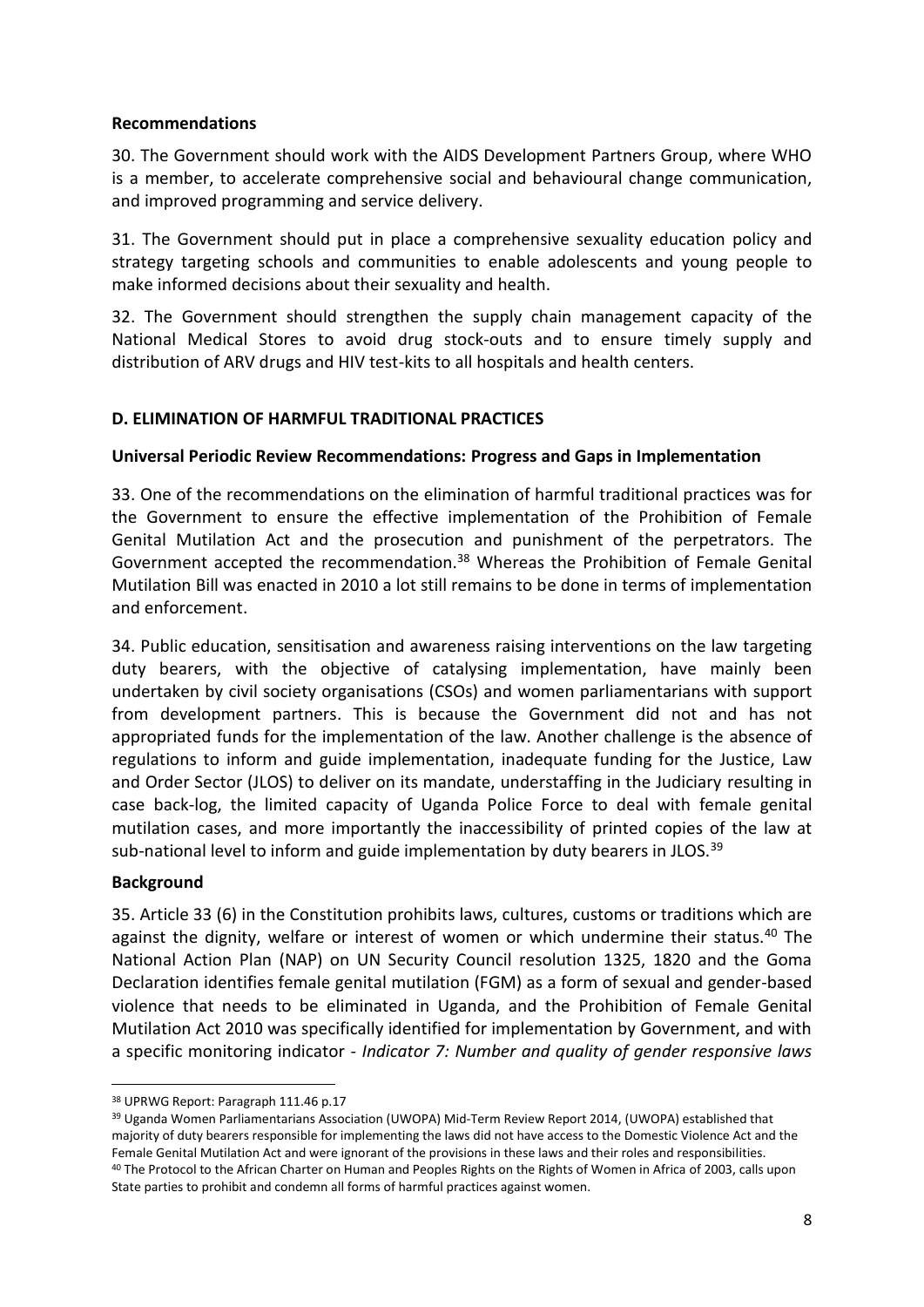*and policies.*<sup>41</sup> In September 2011, the NAP was revised to refocus the indicators, and align it with the National Development Plan (2010/2011-2014/2015), with assigned roles for different stakeholders, making it a multi-sectoral national action plan to address violence against women.<sup>42</sup>

36. The Prohibition of Female Genital Mutilation Act criminalizes discrimination against females that have not undergone FGM. Persons who carry out FGM on self or on others, procure, aid, induce, threaten or fail to report the practice are guilty of committing FGM and are liable to imprisonment, a fine or both.

# **Problem Identification**

37. Even though duty bearers were informed about the illegality of FGM when it was outlawed, FGM has persisted in some areas in north-eastern Uganda. In Kapchorwa District the practice is still done in a clandestine manner whereby communities still send the girls across the border into Kenya to avoid the local jurisdiction. There are still parents and girls who want the practice to continue.<sup>43</sup> Since the enactment of the law, there has only been one FGM case where perpetrators were arraigned, successfully tried and sentenced in a court of law. In 2014, seven FGM perpetrators were sentenced to four years imprisonment and incarcerated. The police believe that this incident increased awareness and instilled fear within the region, even though the President later pardoned the perpetrators.<sup>44</sup>

38. Without having regulations in place for the implementation of the Act, challenges with implementation and enforcement of the Act still remain. Real social transformation at the individual and community level, in terms of prevention of the practice, and improvement in the quality of life of the girls and later as adults, as a result of the enforcement of the FGM Act is not taking place. Lack of implementation and enforcement is also exacerbated by entrenched cultural norms, practices and negative attitudes perpetuated by patriarchy that deny girls the right to be free from all forms of violence and discrimination. In addition, inadequate or no funding for the districts where this practice still remains, continues to be a challenge.

# **Recommendations**

39. The Government should appropriate more resources for government led anti-FGM campaigns to increase community education and awareness.

40. The Government should direct the responsible government ministry to develop regulations to inform effective implementation of the Prohibition of Female Genital Mutilation Act (2010) so that young girls stop being subjected to this form of violence in areas where FGM is still being practised. 45

1

<sup>&</sup>lt;sup>41</sup> Centre for Women in Governance (CEWIGO Report on the Implementation of the National Action Plan on UNSCR 1325, 1820 and the Goma Declaration, 2015CEWIGO Report 2015

<sup>42</sup> *Ibid* 

<sup>43</sup> Uganda Women Parliamentarians Association Mid-Term Review Report 2015

<sup>44</sup> *Ibid*

<sup>45</sup> The Act under Part V Miscellaneous Provisions Section 17 clearly states, "The Minister may by statutory instrument make regulations for the implementation of this Act."